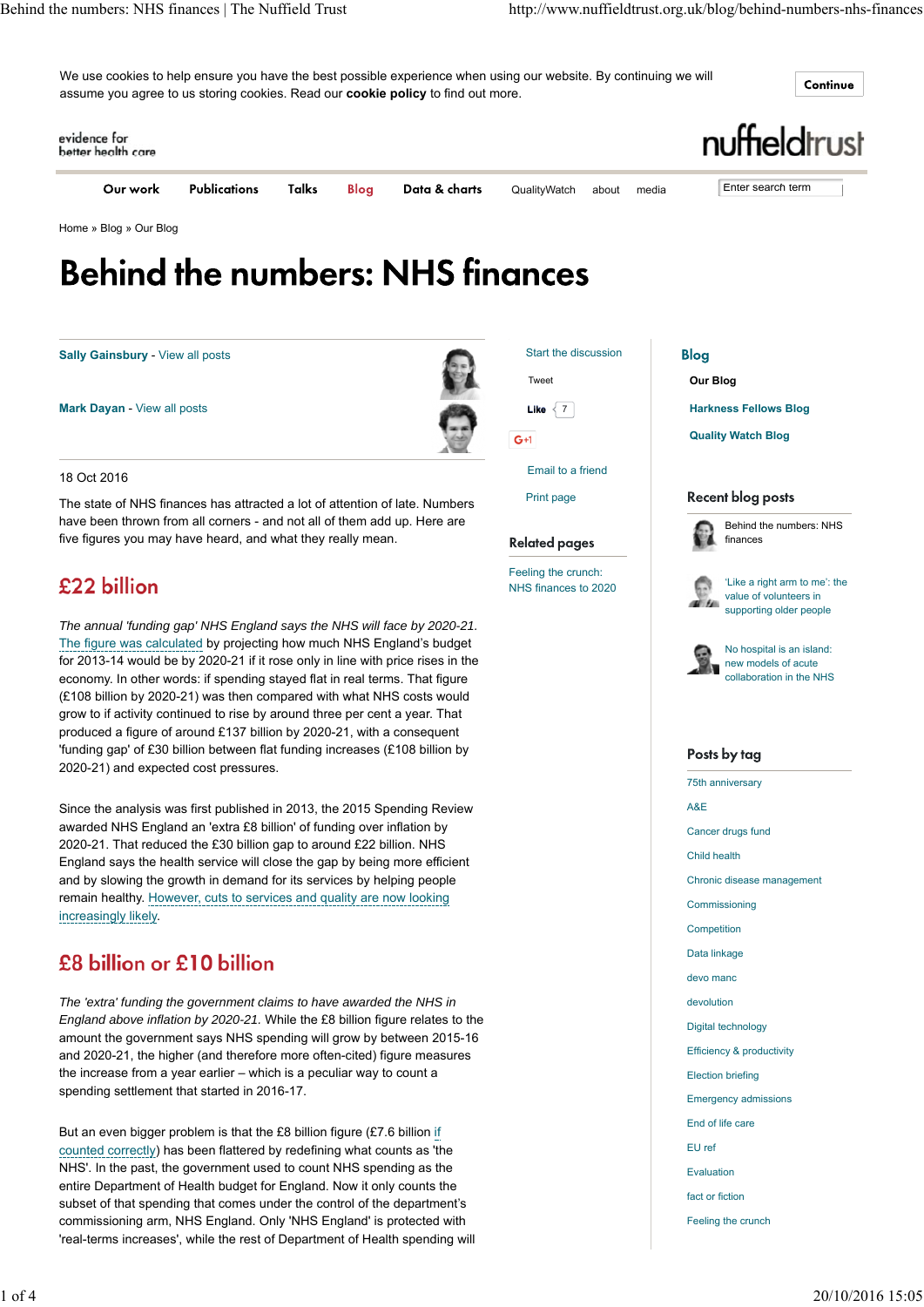Four countries Funding

be cut by £3 billion by 2020-21. That £3 billion is now part of the '£8 billion extra' the government claims it is giving the NHS. But it is coming from budgets used to build new hospitals, pay for doctor and nurse training and public health initiatives and so will directly hit frontline NHS services.

The 'real' increase in NHS spending above inflation between 2015-16 and 2020-21 is then just over half what the government claims, at £4.5 billion.

But even that figure is a bit of a stretch, as it measures spending increases against inflation in the whole economy. Inflation in the things the NHS actually buys (like doctors, nurses, medical technology and drugs) is currently rising faster than average prices in the whole of the economy. Once that NHS-specific inflation is factored in, the remaining £4.5 billion reduces to just £800 million above NHS inflation by 2020-21.

### £2.45 billion

*The reported net deficit (or overspend) for the financial year 2015-16 across NHS hospitals, mental health trusts and community services in England – referred to collectively as NHS providers.* The £2.45 billion figure is bad enough. But it is still a significant under-statement as it was achieved only after huge pressure was put on organisations to make multiple adjustments to their accounts – all designed to either boost reported levels of income, or reduce reported costs, and so minimise the reported deficit. NHS Improvement indicated in its report at the end of the financial year that those measures had reduced the reported deficit by around £1.2 billion, suggesting a real underlying deficit of nearer **£3.7 billion**.

Separate analysis by the Nuffield Trust exploring provider income and expenditure alongside inflation and activity levels also found an underlying deficit of £3.7 billion for 2015-16.

The true size of the overspend matters, because it shows that although the government has given the NHS (a little) 'more money', the NHS is starting from a position of not having enough. Indeed, when the Spending Review was announced in November last year, the government believed the NHS provider overspend for the year would be around £1.8 billion. In the event, it was double that.

How did providers get into such a mess? The answer is pretty simple. Every year between 2010-11 and 2015-16 the amount hospitals were paid for each treatment they provided was cut, year after year. That meant that by 2015-16, a hospital was paid the equivalent of £820 to treat a patient they would have been paid £1,000 to care for in 2010-11. Hospitals tried to balance their books by cutting their costs by around 13 per cent over the same period. But the amount they were paid was cut even faster – by around 18 per cent, resulting in the expenditure-over-income deficit we see today.

# £580 million

*The forecast NHS provider deficit for 2016-17.* It sounds like quite a turnaround from £3.7 billion (or even £2.45 billion) in 2015-16. But, as ever, things are not quite as they seem. If trusts and other providers do manage to report a net deficit of £580 million in their accounts at the end of next March, it will only be because they will have received an extra £1.8 billion in 'sustainability' funds. The underlying deficit for the year then would be **£2.4 billion**. That would still be a significant improvement from £3.7 billion, and providers will only manage to get there if they cut their costs by 4 per cent this financial year. That would mean slashing costs by around £3 billion in one year – around twice the amount Lord Carter's report on hospital productivity suggested was possible.

General Election 2015 general practice GPs Health and Social Care Act 2012 Health Policy Summit Health technologies **Hospitals** Information governance Innovation Integrated care Mergers New Cavendish Group NHS reform NHS satisfaction NHS White Paper Payment system reform Predictive risk Primary care Priority setting Public health **Quality** Reconsidering accountability Regulation skillmix Social care Spending Review STPs Summit 2015 summit 2016 Technology series Telehealth and telecare UK & international comparisons UKelections16 Wales **Workforce**